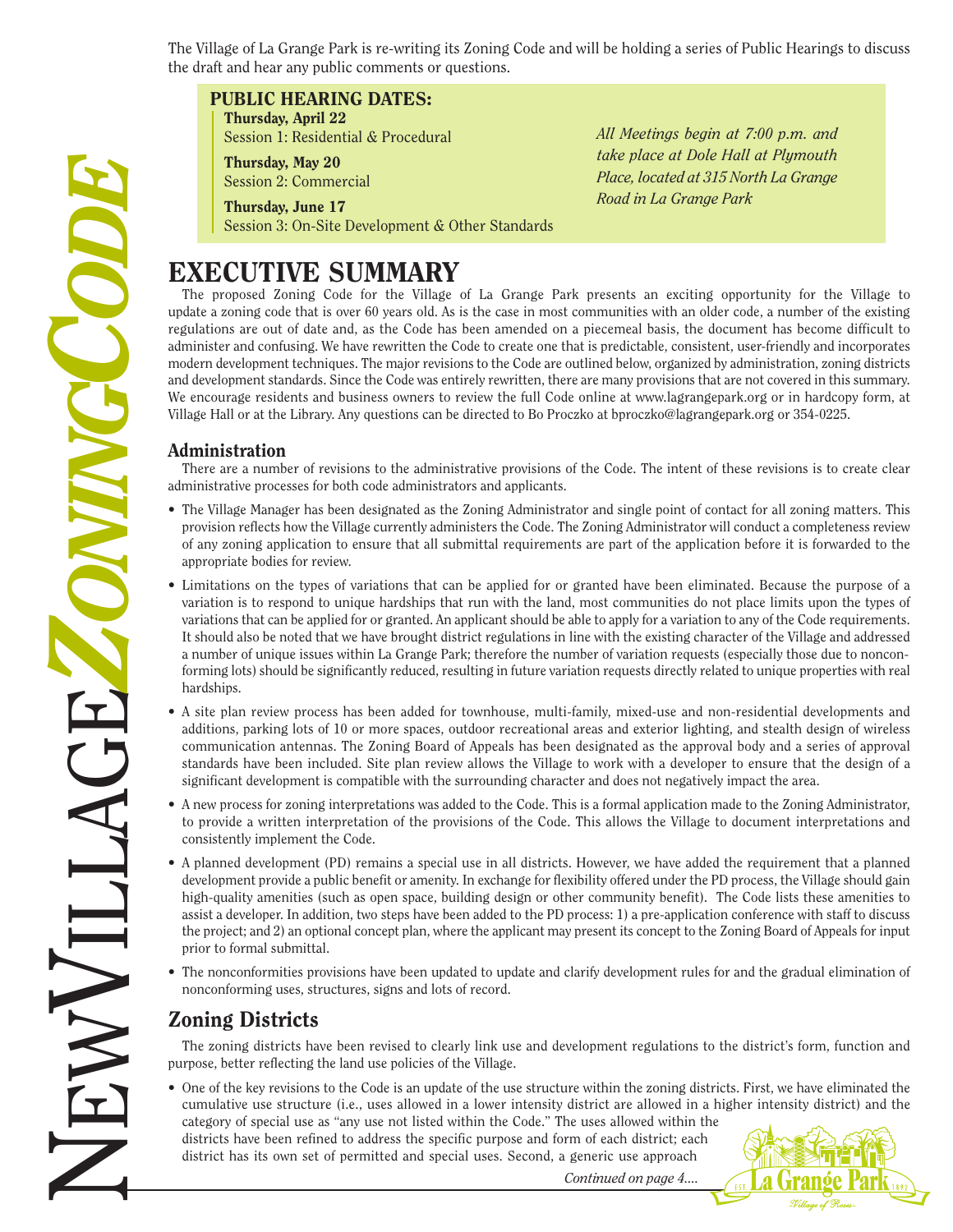# LAGRANGEPARK*ZONING*



La Grange Park, Illinois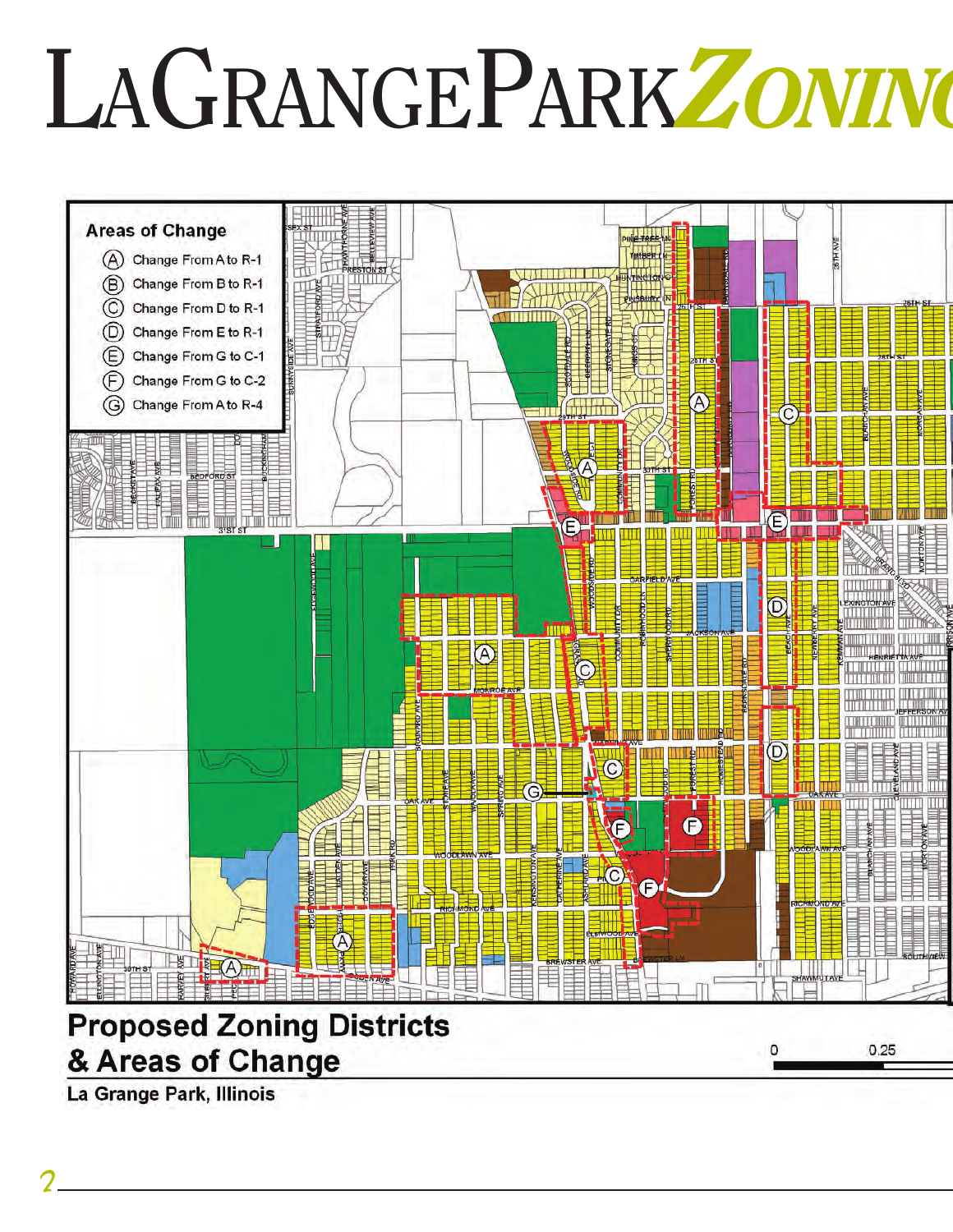



# **Zoning Districts**





The Zoning Map has been updated to ensure that the established character of the Village is maintained and to reflect the land use policies of the Comprehensive Plan. Zoning districts were renamed to incorporate modern zoning terminology. This means that, in many cases, the zoning has not changed, only the name of the district. This is particularly true for the single-family residential districts.

**Residential Zoning Districts:** The current residential districts have been renamed but are fundamentally the same as in the current Code. Since the standards for the current B and C Districts were identical, they were consolidated into one district (R-1 District). The following outlines the residential district structure:

- The current A District has been renamed the R-1A District.
- The current B and C Districts have been consolidated into the R-1 District.
- The current D District has been renamed the R-2 District.
- The current E District has been renamed the R-3 District.
- The current F District has been renamed the R-4 District.

**Commercial Zoning Districts:** The current G District was divided into two new zoning districts: the C-1 District was created to address smaller commercial corridors, such as 31st Street, and the C-2 District was created for the Village Market area, which is a larger commercial development.

**Manufacturing Zoning District:** The current H District was renamed the M-1 District.

**Special Purpose Zoning Districts:** The OS Open Space District and the I Institutional District were created to include only those lots that are currently in open space or institutional use, respectively.

**Areas of Change:** The Zoning Map highlights the following areas of proposed change:

- Area A: These areas were changed from the larger lot single-family A District to the smaller lot R-1 District. This change is based on existing lot sizes and reduces nonconformities.
- Area B: These areas consolidate the current B and C Districts into the R-1 District because based upon the fact that the current B and C District have the same bulk and setback regulations.
- Area C: These areas indicate a change from the two-family D District to the R-1 District. This change is based on existing land uses and the policies of the Comprehensive Plan. Essentially, these areas are single-family in use and have been rezoned to reflect that.
- Area D: These areas indicate a change from the multi-family E District to the R-1 District. This change is based on existing uses and the policies of the Comprehensive Plan. Essentially, these areas are single-family in use and have been rezoned to reflect that.
- Area E: These areas indicate a change from the general commercial G District to the C-1 District, based on the existing commercial development patterns.
- Area F: These areas indicate a change from the general commercial G District to the C-2 District, based on the existing Village Market development patterns.
- Area G: This area indicates a change from the single-family A District to the R-4 District. This change is based on existing land use.
- OS and I Districts: Those lots that are currently open space and institutional use have been rezoned to these districts. Because these areas are comprised of rezonings from a number of different districts, it is not possible to summarize areas of change on this map. We encourage concerned residents to evaluate the changes against the current zoning map.